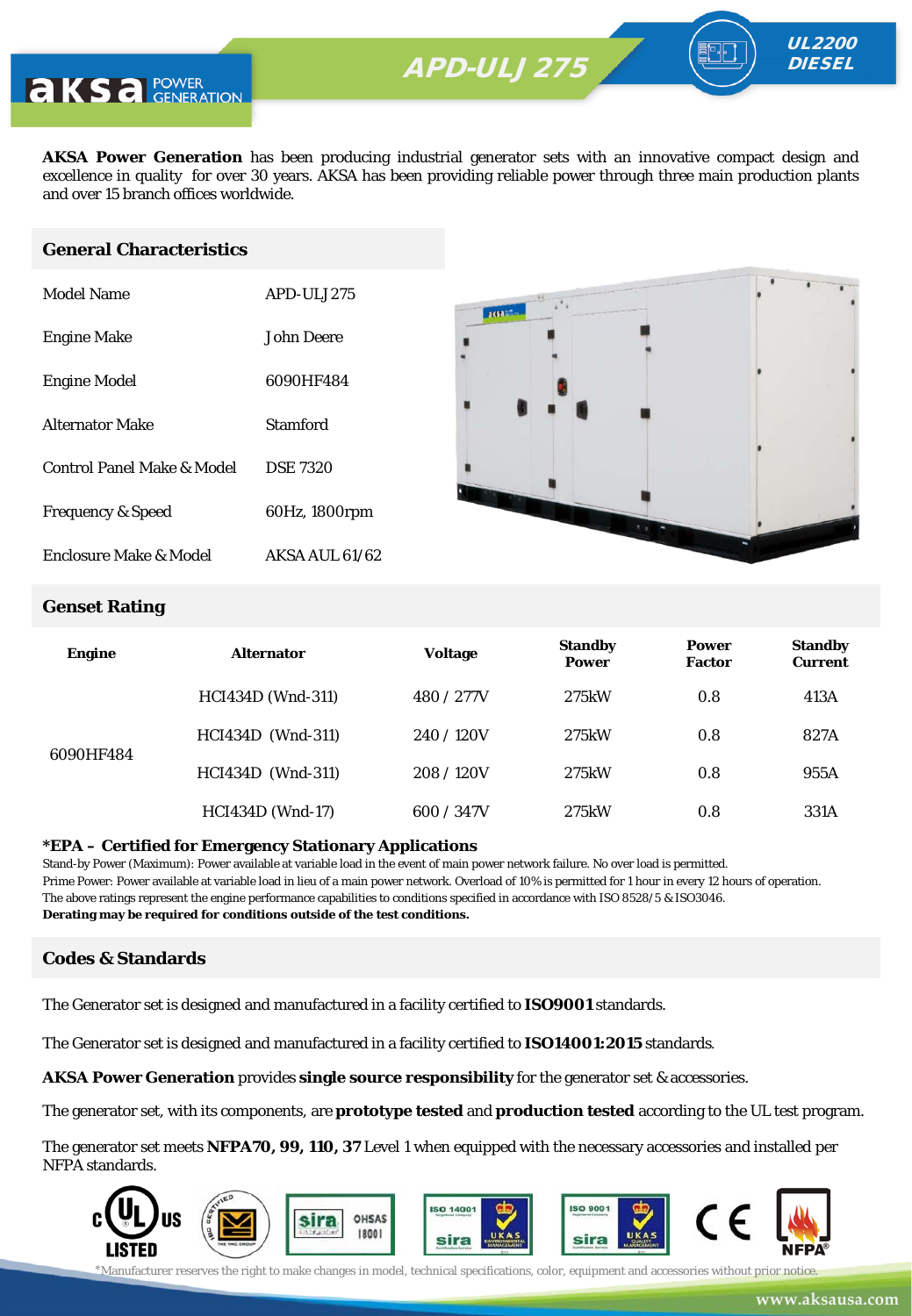



FO

## **Engine Data**

## **Electric System**

| Manufacturer                  | <b>John Deere</b>                        | <b>System Voltage</b>                                | 12V/24V                        |  |
|-------------------------------|------------------------------------------|------------------------------------------------------|--------------------------------|--|
| Model                         | 6090HF484                                |                                                      | 6V for 12V system              |  |
| Displacement & Cylinders      | 9 L / 6 Cylinders                        | Min Voltage at ECU during crank                      | 10V for 24V system             |  |
| <b>Engine Type</b>            | In-line, 4 Cycle                         | Battery Qty, Rating                                  | 2 x 120Ah                      |  |
| <b>Engine Speed</b>           | 1800rpm                                  | <b>Cooling System</b>                                |                                |  |
| Engine Prime Power w/Fan      | 284 <sub>k</sub> W                       | <b>Radiator Cooling System Type</b>                  | <b>Closed Circuit</b>          |  |
| Engine Standby Power w/Fan    | <b>315 kW</b>                            | <b>Radiator Ambient Temp</b>                         | $>50\degree C$                 |  |
| Aspiration                    | Turbocharged & Air to Air<br>Aftercooled | <b>Coolant Capacity, Engine Only</b>                 | 16.9 quart                     |  |
| <b>Compression Ratio</b>      | 16.0:1                                   | Max Top Tank Temp                                    | $230\,\mathrm{\,°F}$           |  |
| Bore / Stroke                 | $118.4$ mm $/ 136$ mm                    | Thermostat, Start - Fully Open                       | $180 - 201$ °F                 |  |
| Governor type                 | Electronic                               | <b>Exhaust System</b>                                |                                |  |
| Engine crankcase vent system  | Open                                     | <b>Exhaust Temperature</b>                           | $1180°$ F                      |  |
| <b>Fan Power</b>              | 25.3kW                                   | <b>Max Allowable Exhaust</b>                         | 7.5 kPa                        |  |
| <b>BMEP, Standby Power</b>    | 2333 kPa                                 | Restriction                                          |                                |  |
| <b>Friction Power</b>         | 24 <sub>k</sub> W                        | <b>Exhaust Gas Flow</b>                              | $2084 \text{ ft}^3/\text{min}$ |  |
| Designed / Calibrated to Meet | EPA Tier 3                               | <b>Air Intake System</b>                             |                                |  |
| <b>Fuel System</b>            |                                          | <b>Engine Air Flow</b>                               | $901 \text{ ft}^3/\text{min}$  |  |
| <b>ECU</b> Description        | L14 Controller                           | <b>Max Intake Air Restriction</b><br>(Clean Element) | 3.75 kPa                       |  |
| Max Fuel Inlet Temp.          | $176~^\circ\mathrm{F}$                   |                                                      |                                |  |
| <b>Total Fuel Flow</b>        | 450 lb/hr                                | Air Filter Type                                      | Dry Paper Element              |  |
|                               |                                          | <b>Lubrication System</b>                            |                                |  |
| <b>Fuel Consumption</b>       |                                          | Oil Pressure at Rated Speed                          | 260 kPa                        |  |
| Standby Power (100%)          | 19.61 gal/h                              | Oil Pressure at low idle                             | 190 kPa                        |  |
| <b>Standby Power (75%)</b>    | 16.95 gal/h                              | Max Oil Carryover in Blow-by                         | $0.007$ lb/hr                  |  |
| <b>Standby Power (50%)</b>    | 12.01 gal/h                              | Max Crankcase Pressure                               | $0.5$ kPa                      |  |
| Standby Power (25%)           | $6.21$ gal/h                             |                                                      |                                |  |

\*Manufacturer reserves the right to make changes in model, technical specifications, color, equipment and accessories without prior notice.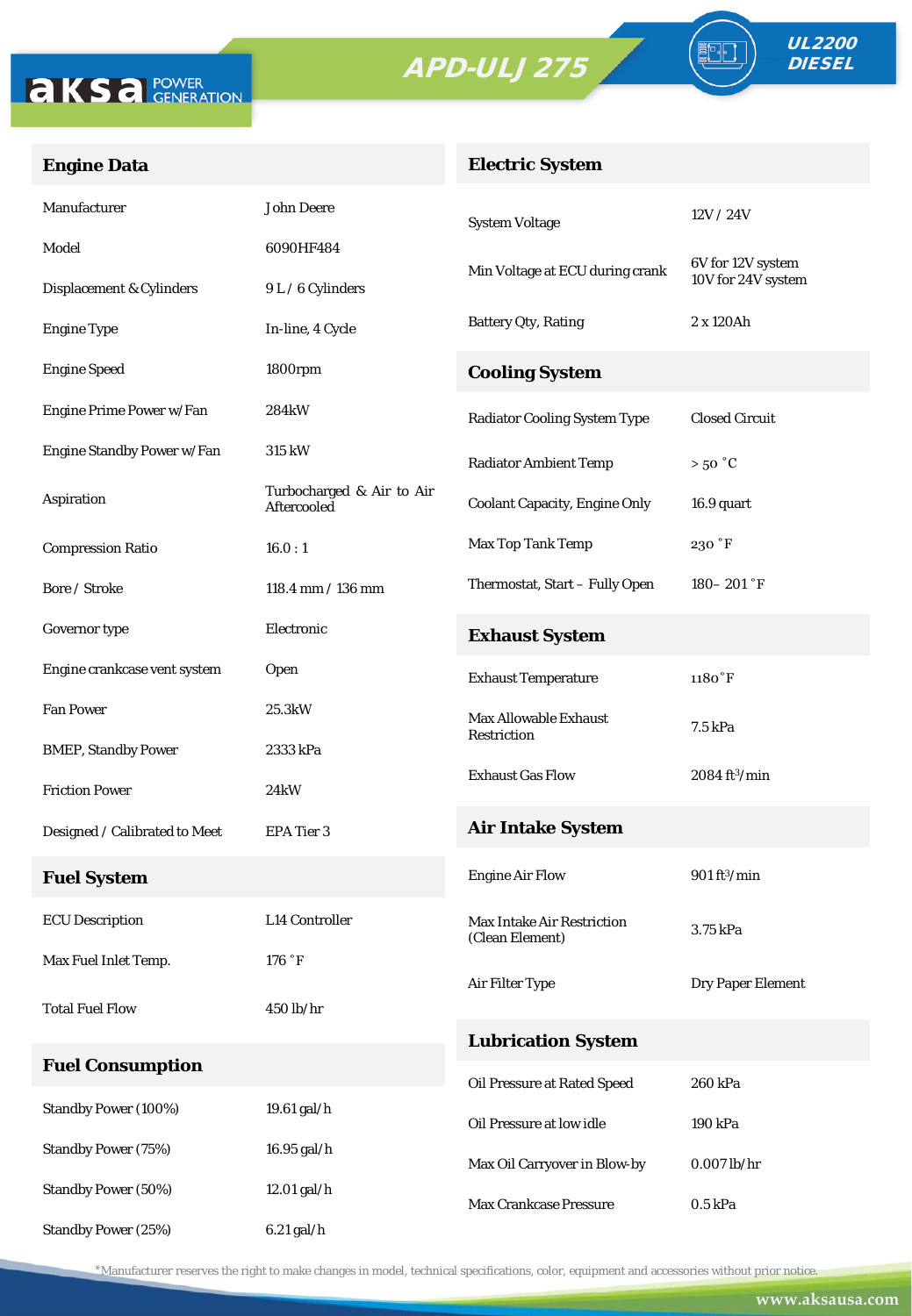**Controller Data**





ªŀ

### **Alternator Data**

| Manufacturer                                    | <b>Stamford</b>         | Manufacturer                                                                                                    | <b>DSE</b> |  |
|-------------------------------------------------|-------------------------|-----------------------------------------------------------------------------------------------------------------|------------|--|
| <b>Standards</b>                                | <b>BS EN 60034</b>      | Model                                                                                                           | 7320 MK II |  |
| <b>Control System</b>                           | <b>PMG</b>              | <b>Controller Features &amp; Benefits</b>                                                                       |            |  |
| A.V.R.                                          | <b>MX341</b>            | Microprocessor controlled, UL & NFPA110 Compatible                                                              |            |  |
| <b>Voltage Regulation</b>                       | ±1%                     | License free PC Software (Non-proprietary Software)<br>IP65 rating offers increased resistance to water ingress |            |  |
| <b>Insulation System</b>                        | Class H                 |                                                                                                                 |            |  |
| Protection                                      | IP23                    | Modules can be integrated to building management systems                                                        |            |  |
|                                                 |                         | Real time clock provides accurate event log                                                                     |            |  |
| <b>Rated Power Factor</b>                       | 0.8                     | Four line back-lit LCD text display                                                                             |            |  |
| <b>Stator Winding</b>                           | Double Layer Concentric | Five key menu navigation, two wire start/stop at Auto mode                                                      |            |  |
| <b>Two Thirds</b><br><b>Winding Pitch</b>       |                         | Front panel editing with PIN protection                                                                         |            |  |
|                                                 |                         | Support up to three remote display modules                                                                      |            |  |
| <b>Winding Leads</b>                            | 12                      | Configurable timers and alarms                                                                                  |            |  |
| Telephone Interference                          | THF < 2 $%$             | Multiple date and timer scheduler                                                                               |            |  |
| <b>Waveform Distortion</b><br>No Load < $1.5\%$ |                         | <b>Integral PLC editor</b>                                                                                      |            |  |
|                                                 |                         | 'Protections disabled' feature                                                                                  |            |  |
| Maximum Over speed                              | $2250$ rev/min $\,$     | Load switching (load shedding and dummy load outputs)                                                           |            |  |

#### **Battery Charger & Electrical System Data**

| Manufacturer                    | ComAp                 | <b>Protection</b>                        | Instruments                         |
|---------------------------------|-----------------------|------------------------------------------|-------------------------------------|
| Model                           | <b>InteliCharger</b>  | $\checkmark$ Gen. Voltage – under / over | $\checkmark$ Gen. Voltage (L-L/L-N) |
| <b>Input Voltage</b>            | $85V \sim 264V$ AC    | $\checkmark$ Gen. Freq. – under / over   | $\checkmark$ Gen. Frequency         |
| <b>Output Voltage / Current</b> | 27.2V Float / 2.5A pk | $\checkmark$ Engine Speed – under / over | Engine speed                        |
|                                 |                       | Engine Oil Pressure – low<br>✓           | Oil Pressure                        |

Fully configurable via DSE Configuration Suite PC Software SCADA monitoring via DSE Configuration Suite PC Software

 $\checkmark$  Engine Temp – low / high  $\checkmark$  Water Temperature

 $\checkmark$  Loss of Speed Signal  $\checkmark$  Earth Current

#### **Jacket Water Heater Data**

|                               |                              | ✓ | Battery Voltage – low / high     |              | <b>Battery Voltage</b>               |
|-------------------------------|------------------------------|---|----------------------------------|--------------|--------------------------------------|
| Manufacturer                  | Hotstart                     | ✓ | <b>Weak Battery</b>              | ✓            | <b>Run Time</b>                      |
| Model                         | <b>TPS181GT10-000</b>        | ✓ | Fail to Start / Stop             | $\checkmark$ | <b>Phase Sequence</b>                |
| <b>Input Voltage</b><br>Power | ✓<br>120V<br>✓<br>1800W<br>✓ |   | <b>Charge Alternator Fail</b>    | $\checkmark$ | Power monitoring<br>(kWh/kVAh/kVArh) |
|                               |                              |   | Over Current & Load<br>(kW/kVAr) | $\checkmark$ | Power<br>(kWh/kVAh/kVArh)            |
|                               |                              |   | <b>Unbalanced Load</b>           | $\checkmark$ | <b>Power Factor</b>                  |
|                               |                              | ✓ | <b>Independent Earth Fault</b>   | ✓            | <b>Generator Current</b>             |
|                               |                              | ✓ | Reverse Power                    |              | Generator Load (%)                   |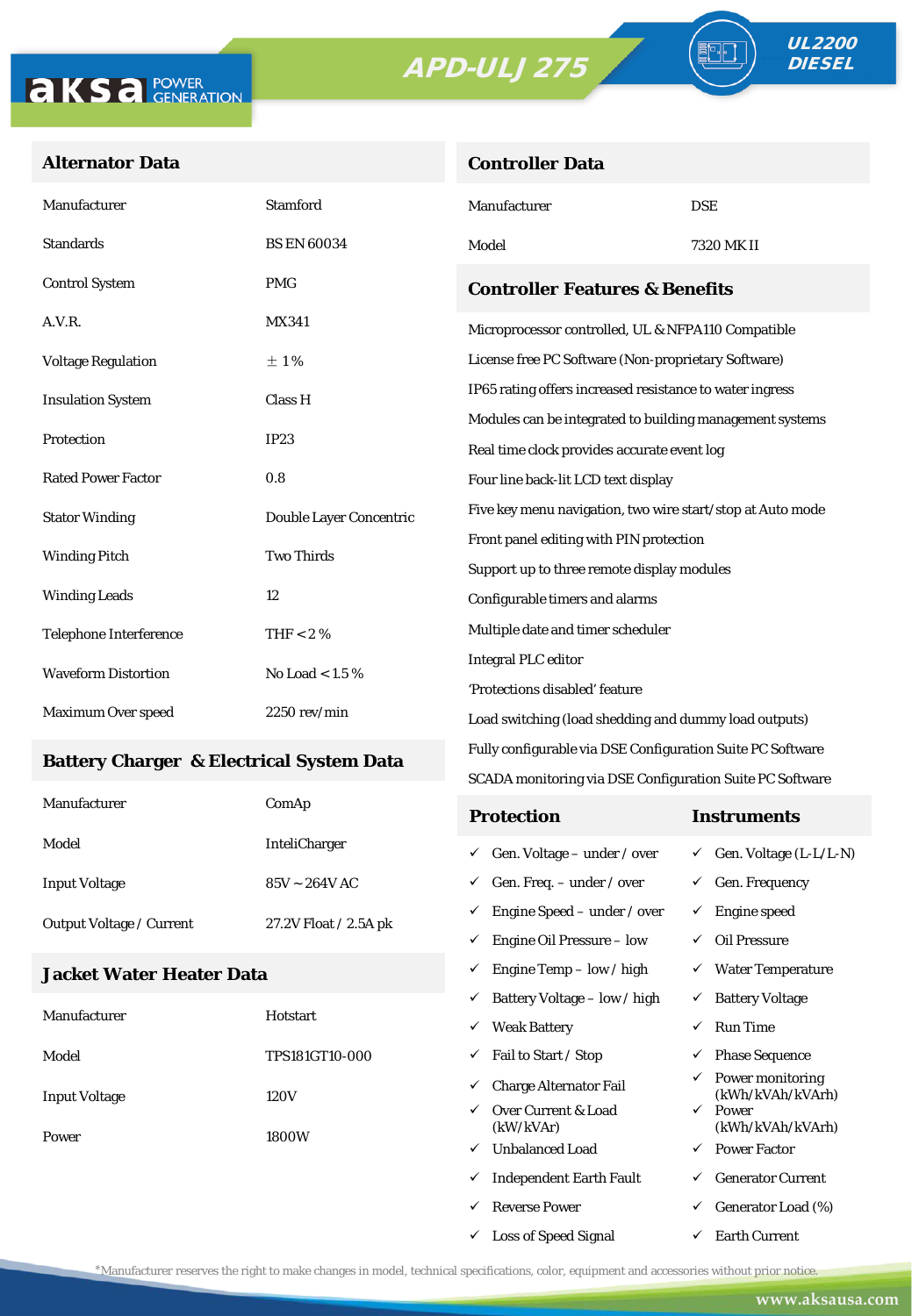



| <b>Enclosure Features</b>                                    | <b>Enclosure Features</b>                                    |  |  |
|--------------------------------------------------------------|--------------------------------------------------------------|--|--|
| $\checkmark$ Heavy Duty Steel / Aluminum Structure           | $\checkmark$ Internally Mounted Exhaust System with Rain Cap |  |  |
| $\checkmark$ E-Stop on Enclosure                             | $\checkmark$ Coolant Fill Cap                                |  |  |
| $\checkmark$ Control Panel Eliminated from Engine Vibrations | $\checkmark$ Removable Base Frame Lifting Hooks              |  |  |
| $\checkmark$ Standard Sound Attenuation Foam                 | $\checkmark$ Oil & Coolant Drain Ports                       |  |  |
|                                                              |                                                              |  |  |

- $\checkmark$ Plastic Covered Corrosion Resistant Locks & Hinges
- $\checkmark~$  Easy Access for Maintenance

| <b>Open Skid Gen</b> |           | <b>Level 1 Enclosure</b>            |                    | <b>Level 2 Enclosure</b>            |                    |
|----------------------|-----------|-------------------------------------|--------------------|-------------------------------------|--------------------|
| Length               | $126$ in  | Length                              | 161.7 in           | Length                              | 161.7 in           |
| Width w/o lift hooks | $55.1$ in | Width w/o lift hooks                | 57.6 in            | Width w/o lift hooks                | 57.6 in            |
| Height               | 63.1 in   | Height                              | 79.8 in            | Height                              | 101.6 in           |
| Dry Weight           | 5705 lb   | Dry Weight                          | 7680 <sub>lb</sub> | Dry Weight                          | 8740 lb            |
|                      |           | <b>Sound Pressure</b><br>@ 7 meters | $79 \text{ dB}(A)$ | <b>Sound Pressure</b><br>@ 7 meters | $73 \text{ dB}(A)$ |



#### **Fuel Tank - UL142 Listed Base Design**

| <b>Size</b>               | 24hr (530gal)   | 48hr (1120gal)  | 72hr (1600gal) |
|---------------------------|-----------------|-----------------|----------------|
| Dimensions $(L/W/H)$ (in) | 182 / 55.1 / 20 | 195 / 55.2 / 36 | 267/55/36      |
| Weight (lb)               | 2200            | 3160            | 3600           |